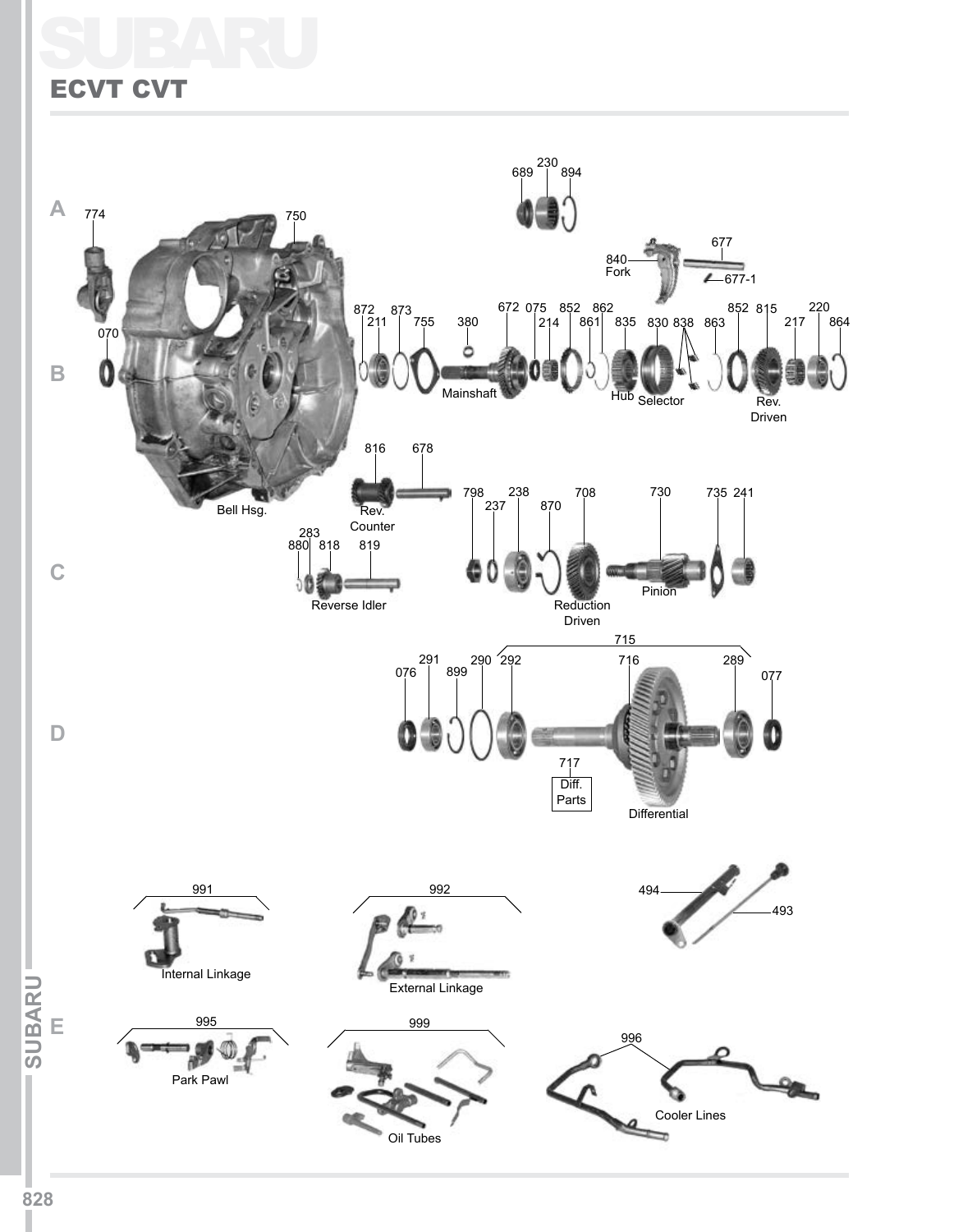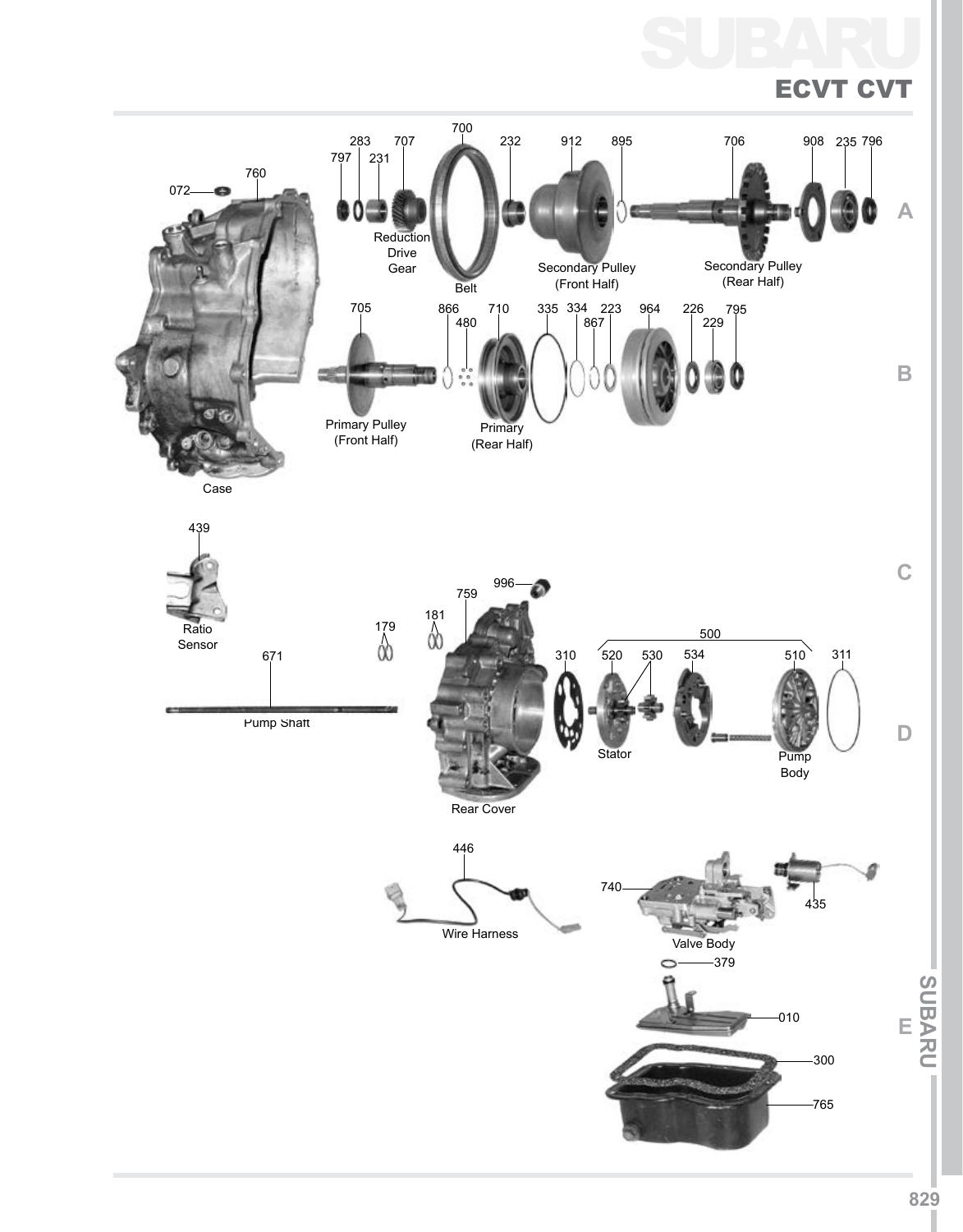## ECVT, VT1F (CFT25-27) CVT

| ILL# Part# |                                        | QTY | REF# |
|------------|----------------------------------------|-----|------|
|            | <b>OVERHAUL KITS</b>                   |     |      |
|            |                                        |     |      |
|            |                                        |     |      |
|            | <b>MASTER L/STEEL KITS</b>             |     |      |
|            |                                        |     |      |
|            |                                        |     |      |
|            | <b>MASTER W/STEELS KITS</b>            |     |      |
|            |                                        |     |      |
|            |                                        |     |      |
|            | <b>FILTERS</b>                         |     |      |
|            |                                        |     |      |
|            |                                        |     |      |
|            | <b>METAL CLAD SEALS</b>                |     |      |
|            |                                        |     |      |
|            |                                        |     |      |
|            |                                        |     |      |
|            |                                        |     |      |
|            |                                        |     |      |
|            |                                        |     |      |
|            |                                        |     |      |
|            |                                        |     |      |
|            | <b>WASHERS &amp; BEARINGS</b>          |     |      |
|            |                                        |     |      |
|            |                                        |     |      |
|            |                                        |     |      |
|            |                                        |     |      |
|            |                                        |     |      |
|            |                                        |     |      |
|            |                                        |     |      |
|            |                                        |     |      |
|            |                                        |     |      |
|            |                                        |     |      |
|            |                                        |     |      |
|            |                                        |     |      |
|            |                                        |     |      |
|            |                                        |     |      |
|            |                                        |     |      |
|            |                                        |     |      |
|            | <b>GASKETS &amp; RUBBER COMPONENTS</b> |     |      |
|            |                                        |     |      |
|            | <b>TECHNICAL MANUALS</b>               |     |      |
|            |                                        |     |      |
|            | <b>ELECTRICAL COMPONENTS</b>           |     |      |
|            |                                        |     |      |
|            |                                        |     |      |
|            |                                        |     |      |
|            | <b>PUMPS &amp; PUMP COMPONENTS</b>     |     |      |
|            |                                        |     |      |
|            |                                        |     |      |
|            | <b>SHAFTS</b>                          |     |      |
|            |                                        |     |      |
|            |                                        |     |      |
|            |                                        |     |      |
|            | <b>CVT DRIVE COMPONENTS</b>            |     |      |
|            |                                        |     |      |
|            |                                        |     |      |
|            |                                        |     |      |
|            |                                        |     |      |
|            |                                        |     |      |